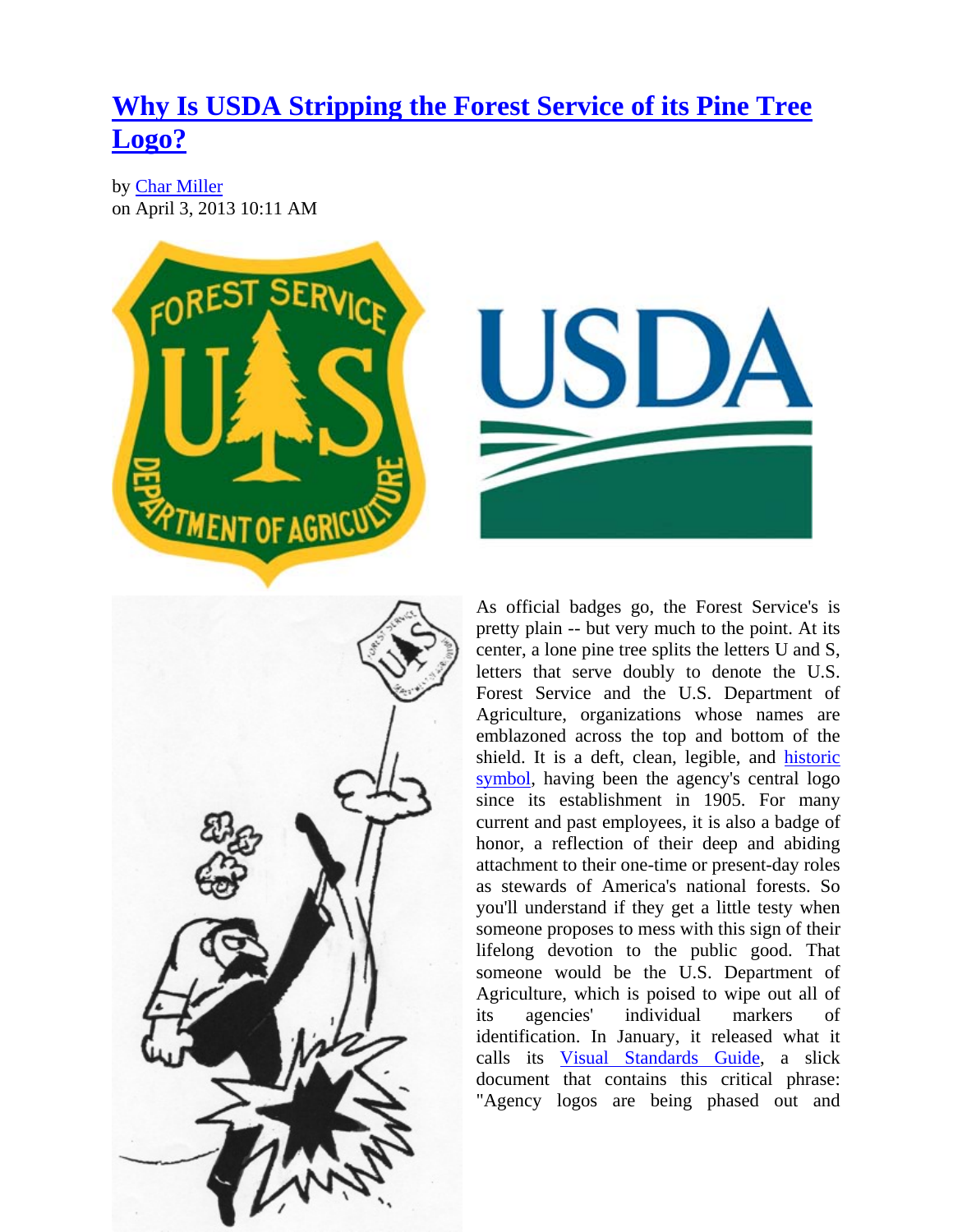replaced with a standardized signature model to be adopted by all USDA agencies."

Goodbye, Pine Tree. Hello, Bland.

Just how insipid becomes clear when reading the department's description of its so-called signature model:

The USDA symbol is a graphic representation of the land -- the foundation of all agriculture - and the Department's initials. The symbol's colors -- dark green and dark blue -- represent the essential elements of earth, air, and water. Together these elements comprise the symbol.

Now cast your eyes over the USDA logo itself -- what exactly does it evoke? Where? Who? Looking more closely at this generic landscape, can you spot anything missing? If you worked for the largest agency within USDA -- the Forest Service -- you might well be puzzled that nothing is growing in this stylized field of green and blue. You might also crack up at the cutting remark of one agency retiree, who lambasted the USDA symbol as "the ultimate example of permanent deforestation."

Not laughing is the upper echelon of the USDA hierarchy; after more than two years of planning, they're taking this aggressive rebranding quite seriously. Asserting that hitherto the "USDA symbol is the official and sole identity mark for the Department and all agency programs," Secretary Tom Vilsack and his staff have rolled out the dead-handed language of federal bureaucratese to justify their actions: "The USDA symbol will give consistent identity to the Department, increase public recognition of the value and wide range of USDA's products and services, and bring economy of scale to the production of visual information materials."

Given that the USDA oversees the homogenization of milk, is it any wonder that it wants to standardize it tens of thousands of employees spread out over more than 20 agencies? To make their uniforms uniform, to insist that all signage, vehicles, news releases, websites, social-media platforms, letterheads, envelops, business cards, powerpoint presentations, certificates of merit - right down to the smallest "event name cards," and table-tent cards -- conform to and are consistent with the rigorous set of departmental graphic standards.

To insure compliance, the department also has created an oversight office, whose head bears the august title of Director of Brand, Events, Exhibits, and Editorial Review Division (BEEERD). Amid the fiscal turmoil of sequestration, Secretary Vilsack & Co. appears strangely worried about appearances.

The department might instead want to think about the budget, the astonishing costs associated with repainting the Forest Service's vast fleet alone (not to say those vehicles that carry food inspectors, researchers, librarians, natural resource scientists, and a host of others on their daily rounds). They might also calculate the lesser but still substantial price tag for reprinting stationery, reissuing IDs, and redesigning logos, uniforms, and, yes, badges.

Touting up that bill with all the incidentals expenses is not easy. But David Govatski, a Forest Service retiree and co-author of a compelling new study, [Forests for the People: The Story of the](http://islandpress.org/ip/books/book/islandpress/F/bo8208318.html)  [Eastern National Forests,](http://islandpress.org/ip/books/book/islandpress/F/bo8208318.html) gives this very rough estimate: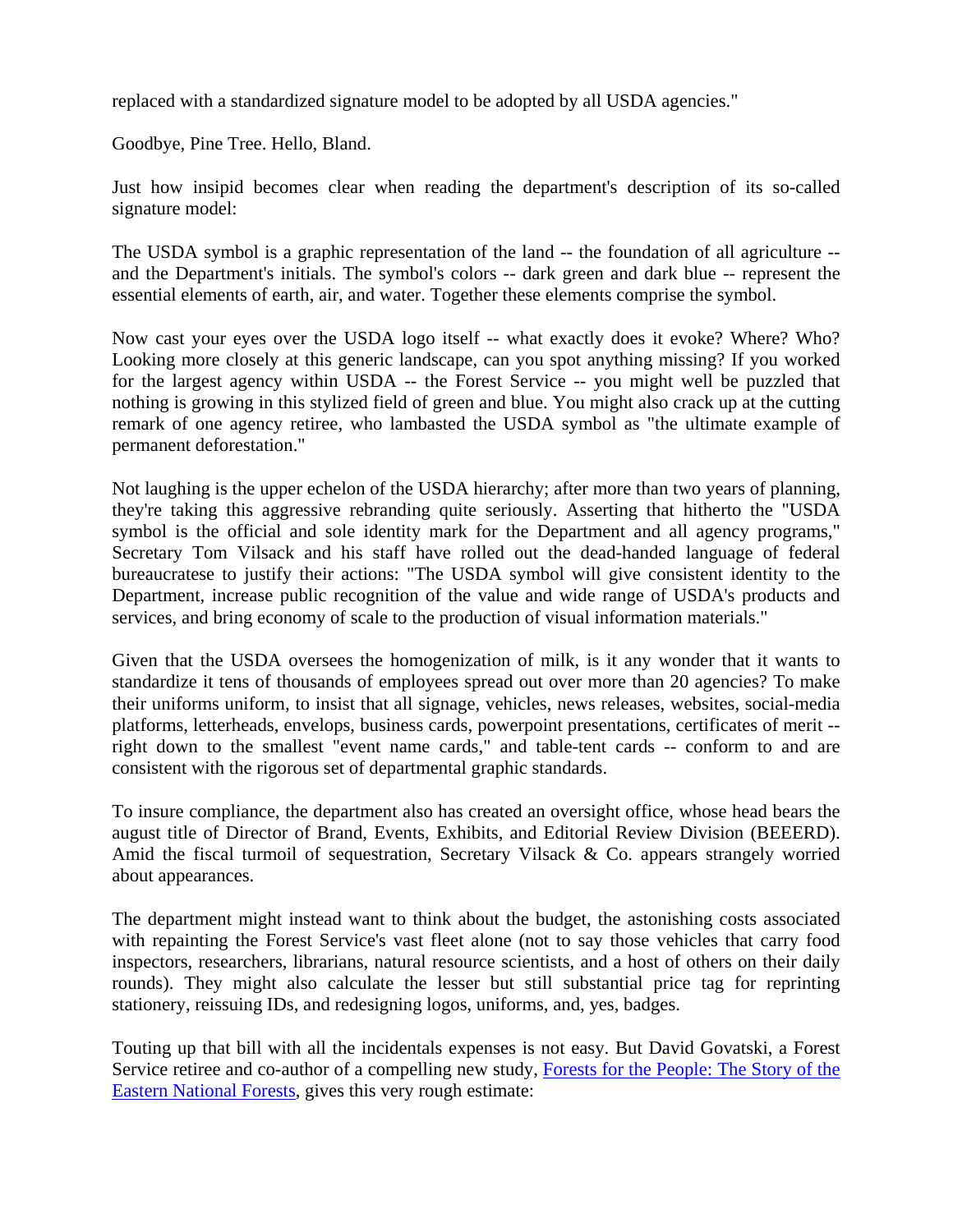Start with 30,000 employees of just the Forest Service and figure that they each have one Pine Tree Shield badge plus 8 uniform shirts and jackets with patches and a vehicle with two decals. The cost of replacing these 11 items is \$44 in material costs plus 4 hours of time replacing decals and patches at an average cost of \$20 including benefits. This would be \$122 in parts and labor times 30,000. That total is \$3,660,000 and adding a 10% cost over run margin would bring the overall branding effort price to just over 4 million dollars. The cost of lowered morale cannot be adequately determined.

Whatever the final total -- and it will be exponentially higher than Govatski's rough calculation -it can only be described as a waste of taxpayers' money and an affront to the many USDA employees who have not had a cost-of-living wage increase for four years or more.



Wasted, too, is a lot of goodwill. For some former Forest Service employees, USDA's assertion of its corporate primacy is a callous rejection of the value and significance of their decades-long public service. The Pine Tree shield evokes the intensity of their emotional ties to the work and communities they served, a metal memento of their cross-generational responsibilities to care for the land and serve the people.

Others interpret the department's action as a bare-knuckle crackdown on agency independence and esprit de corps, a top-down demand for bottom-up conformity. Still others gloomily suspect that Vilsack's command heralds a department-wide reorganization that would merge the Forest Service, the Natural Resources Conservation Service, and like-minded agencies within Agriculture.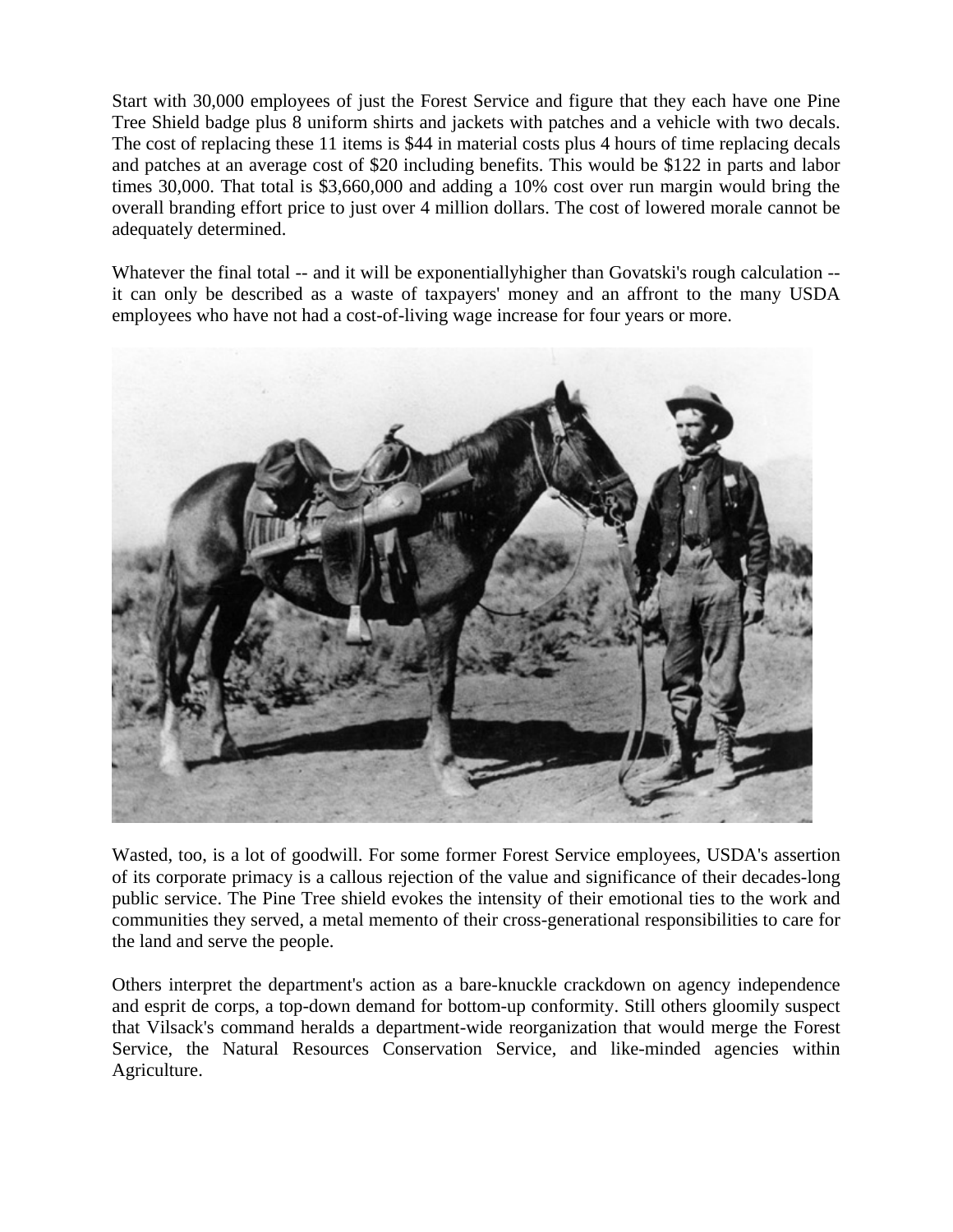The Secretary's order seems so onerous that some are now wishing for what once was considered utterly heretical -- the transfer of the Forest Service to the Department of the Interior. Numerous politicians and presidents have threatened such a transfer in the past, a punitive move that countless Forest Service chiefs, starting with its first, Gifford Pinchot, have fought against toothand-nail. For such a hated end to become a fantasized exit strategy, well, that tells you something about the furor USDA has unleashed when it determined that its symbol "is the single most visible asset of our organization."

What is most puzzling about this fiasco is its timing. I don't simply mean the scandalous waste of resources, fiscal and human, at a moment when the federal budgetary cupboard is beyond bare. But rather the fact that each of the department's agencies -- and the Forest Service most of all - is struggling to respond to the deep and pervasive challenges that climate change is bringing to the land and the lives that depend on it. Those on the ground and in Washington should be focused with a laser-like intensity on the climate-driven dilemmas we are facing (and will face). The last thing they need is to be distracted by top management's weird ambition to compel everyone to dress alike, present alike, represent alike.

Such uniformity makes more sense within an individual agency. Its personnel, after all, are dedicated to pursuing a particular mission; they have a shared, and evolving, history; and they might benefit from a consistent look that speaks to and reinforces their collective commitments and that has a certain appeal to and meaning for the public they serve. Because the Forest Service does not do the same work as the Natural Resources Conservation Service which does not do the same work as the Rural Utilities Service which does not do the same work as the Animal and Plant Health Inspection Service, does it make sense (or cents) to clothe them in the same garb, to cloak their work in anonymity?



invariably respond, 'the Forest Service.'"

It wouldn't even to Herbert Kaufman, whose canonical administrative study, The Forest Ranger (1960), is often critical of the Forest Service's internal and conformist dynamics. He understood better than Secretary Vilsack that the agency's "insigne -- the shield-shaped badge with the agency name and a tree emblazoned on it -- is a familiar and respected one the country over." It has helped set the organization and its personnel in "a class by themselves, accentuating its self-consciousness and corporate spirit," which he found exemplified in the term they utilized to describe who they worked for. Many public servants, "asked who their employer is, are likely to name 'the government,' or perhaps their department," Kaufman observed. "Forest Officers will almost

That's still true, a response that speaks to their enduring commitment to fighting fires, restoring watersheds and habitats, protecting endangered species, rebuilding trails, and managing 193 million acres of forests and grasslands. If the Pine Tree Badge helps them identify even more